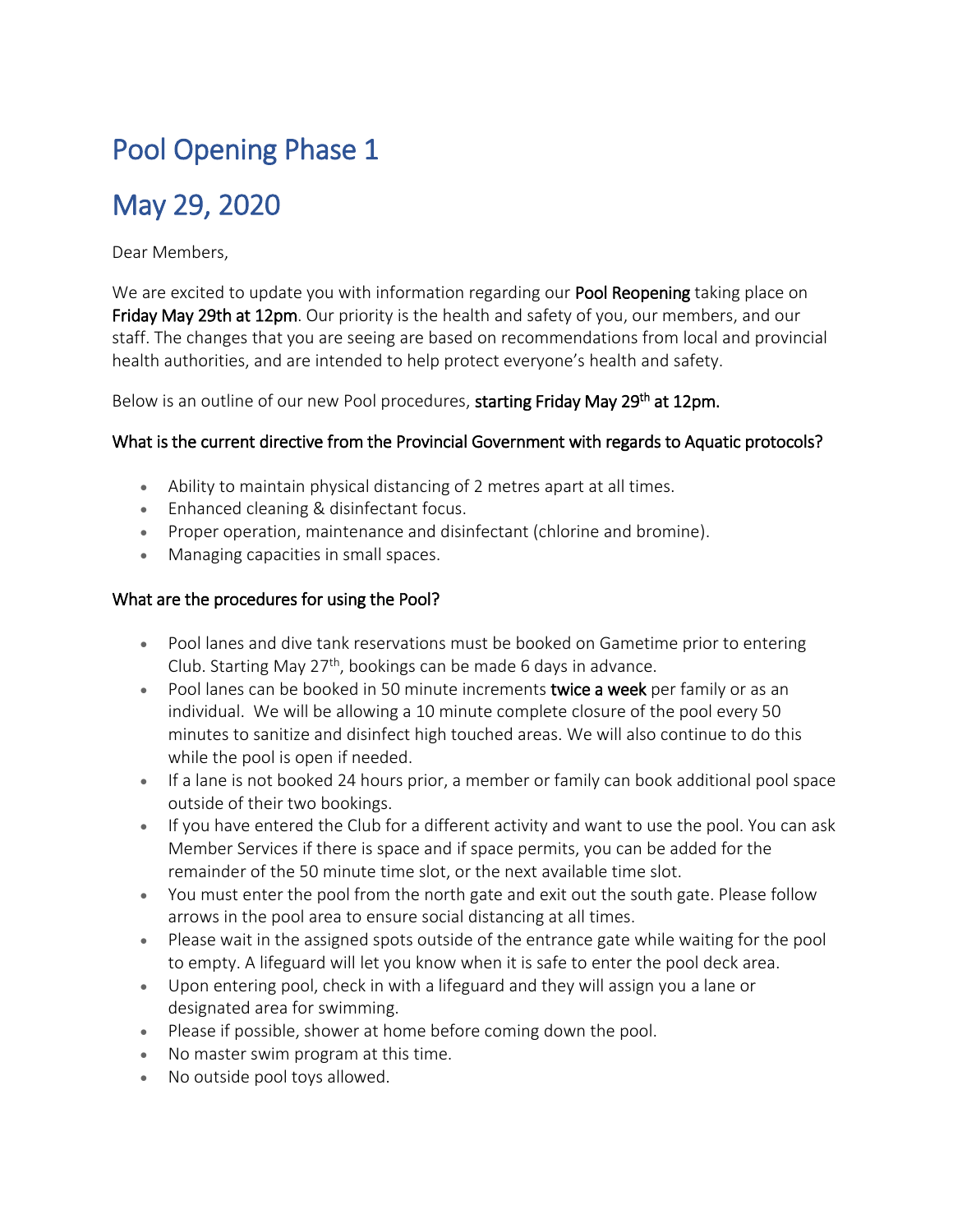- Flutter boards, life jackets will be signed out and will be properly sanitized after use. Please leave in appropriate marked bins on exiting.
- Cancellation notice of 8 hours is required. No shows and late cancellations will be charged \$25. Exceptions will be made due to poor weather.
- Children under the age of 16 must be accompanied by an adult at all times while in the pool.
- Click [HERE](http://nsw.gametime.net/manager/scheduling/index/index/sport/5#date=2020-05-29&group=null) to book.
	- o Click on POOL.
	- o Click on the date.
	- $\circ$  Choose Lane  $1 6$  (50 min) or Dive Tank (20 min).
	- o Add names, starting by last name first.
	- o Click book at bottom of the page.

#### Lessons

- **Lessons can be booked on Gametime and in June will be limited to those in Red Cross 4** 10. Lesson sets start June 1st.
- Private lessons and semi privates can be booked by contacting [aquatics@nswc.ca.](mailto:aquatics@nswc.ca)
- All swimmers will need to have lesson sets with the instructor either out of the water or with 2 metres separation.
- Lesson sets will have a maximum of 4:1 (swimmers to instructor).
- All equipment to be provided by NSWC. No outside equipment allowed in pool.

#### Facility Services

- Showers will not be available other than the pool showers. (But we strongly suggest you shower at home before coming down to use the pool).
- Water access is limited to touchless taps only.
- No towels provided. Please bring your own towels.
- Cubby holes are closed. Please keep belongings on chairs provided.
- Boys and Girls change rooms will be open for toilets and changing however we encourage you to arrive ready for your lesson or pool space.
- The Wading pool is closed until further notice.

#### First Aid

- To keep our staff as safe and to help keep physical distancing protocols as much as possible, the Lifeguards may ask for a parent's assistance for minor first aid needs such as band aid application or other instances where the parent can come in contact with the child instead of the Lifeguard.
- For other emergencies, the Lifeguard will be wearing gloves and masks and depending on the accident, may require the patron to wear a mask as well.

## Common FAQ